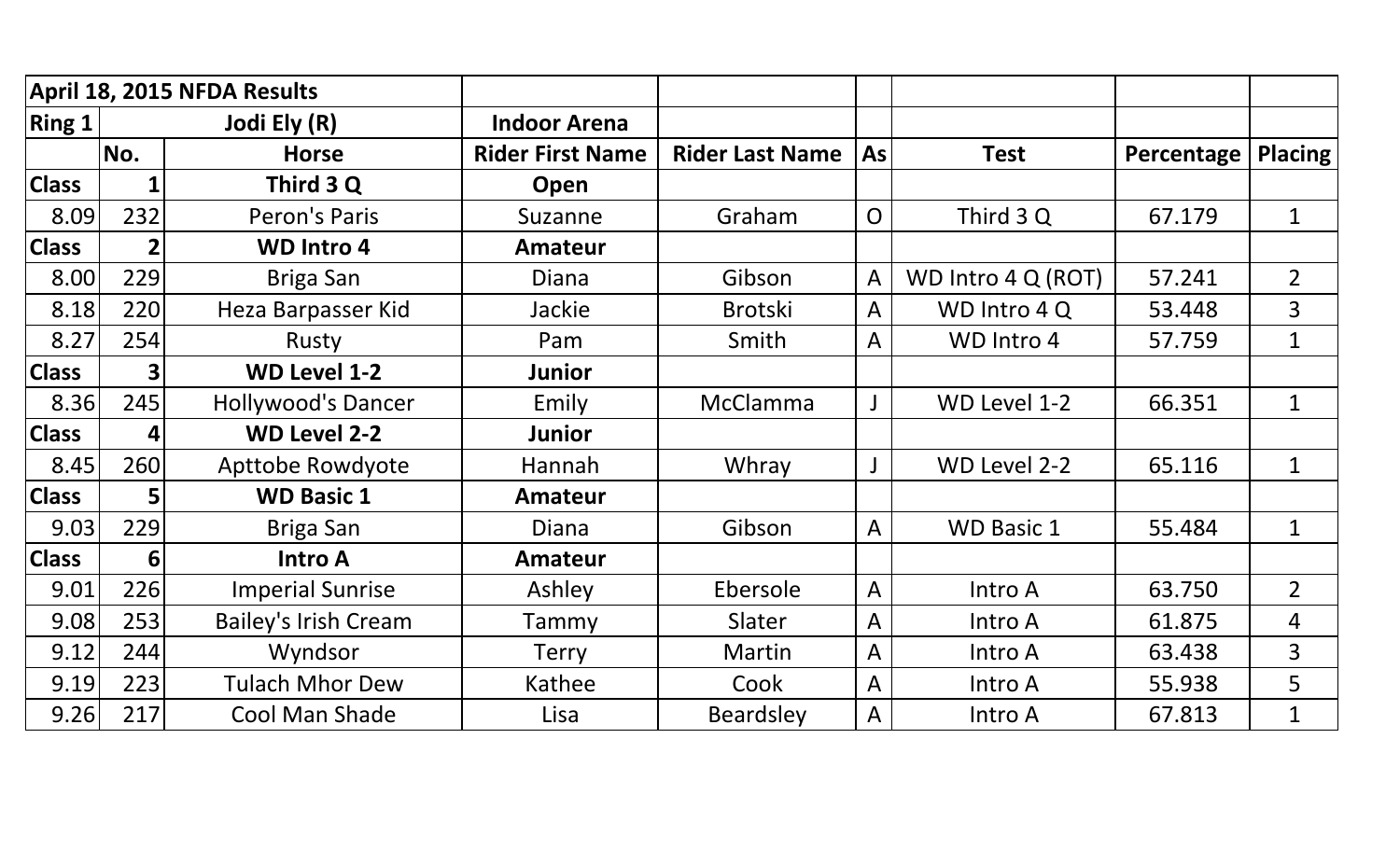| <b>Class</b> | 7   | <b>WD Intro 3</b>        | <b>Amateur</b> | <b>Junior</b>     |                |                   |        |                |
|--------------|-----|--------------------------|----------------|-------------------|----------------|-------------------|--------|----------------|
| 9.54         | 220 | Heza Barpasser Kid       | Jackie         | <b>Brotski</b>    | $\bigwedge$    | WD Intro 3        | 66.458 | $\mathbf{1}$   |
| 10.01        | 221 | Zippen With Chocolet     | Lauren         | <b>Buie</b>       |                | WD Intro 3        | 60.000 | $\overline{3}$ |
| 10.10        | 238 | Ginger                   | Taylor         | Hammann           | J              | WD Intro 3        | 63.958 | $\overline{2}$ |
| 10.19        | 242 | Poco                     | Emerson        | Lewis             | J              | WD Intro 3        | 58.333 | 4              |
| <b>Class</b> | 8   | <b>WD Basic 2</b>        | <b>Amateur</b> |                   |                |                   |        |                |
| 10.28        | 252 | Saglawis Nyte of Fame    | Lynn           | Shinkle           | A              | <b>WD Basic 2</b> | 59.722 | $\mathbf 1$    |
| <b>Class</b> | 9   | Intro B                  | <b>Junior</b>  |                   |                |                   |        |                |
| 10.37        | 219 | Something to be Proud of | Cassandre      | <b>Broad</b>      | J              | Intro B           | 63.125 | $\mathbf 1$    |
| 10.46        | 218 | Misu Koran III           | Jessalynn      | <b>Bennett</b>    | J              | Intro B Q         | 45.313 | 3              |
| 10.53        | 241 | FR Grand Regala          | McKenzie       | Lay               | J              | Intro B Q         | 55.313 | $\overline{2}$ |
| <b>Class</b> | 10  | First 1                  | <b>Amateur</b> | <b>Junior</b>     |                |                   |        |                |
| 9.47         | 250 | Donna Gracia             | Linda          | Scott             | $\overline{A}$ | First 1 (ROT)     | 56.296 | 4              |
| 11.00        | 225 | <b>Maverick</b>          | Annie          | <b>Davis</b>      | J              | First 1           | 62.407 | $\overline{2}$ |
| 11.07        | 228 | SS Seraphina             | Heather        | Fultz             | $\overline{A}$ | First 1           | 75.555 | $\mathbf{1}$   |
| 11.14        | 248 | <b>Artful Dodger</b>     | Kirstin        | Prince            | $\overline{A}$ | First 1           | 59.630 | 3              |
| 11.21        | 216 | Zwartz Eisberg           | Mary           | Baer - Fiorentino | A              | First 1           | 56.111 | 5              |
| <b>Class</b> | 11  | Fourth 3 Q               | <b>Amateur</b> |                   |                |                   |        |                |
| 11.28        | 215 | Pop Art                  | Karin          | Andra             | $\overline{A}$ | Fourth 3 Q        | 55.333 | $\mathbf{1}$   |
| <b>Class</b> | 12  | Second 1                 | <b>Amateur</b> |                   |                |                   |        |                |
| 11.35        | 247 | Londontowne              | Debbie         | <b>McNally</b>    | $\mathsf{A}$   | Second 1          | 54.394 | $\mathbf 1$    |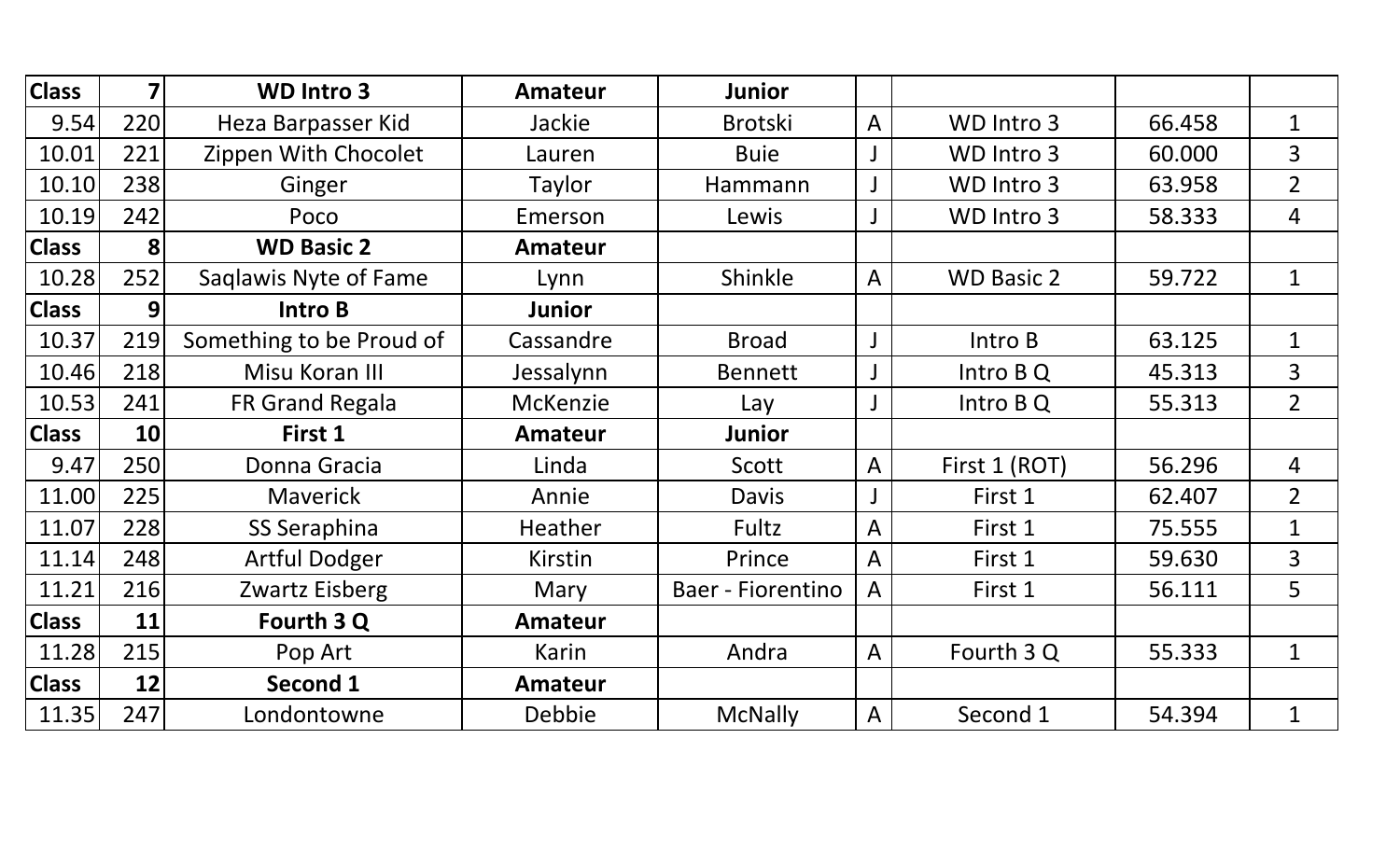| <b>Class</b> | 13        | First 3                   | Open           |                 |                |                       |        |                |
|--------------|-----------|---------------------------|----------------|-----------------|----------------|-----------------------|--------|----------------|
| 11.42        | 233       | Justice                   | Suzanne        | Graham          | $\overline{O}$ | First 3               | 64.265 | $\mathbf 1$    |
| 11.49        | 237       | John Chevalier            | Amber          | Hagin           | $\mathsf{O}$   | First 3 Q             | 56.912 | $\overline{2}$ |
| <b>Class</b> | 14        | <b>First MFS</b>          | <b>Amateur</b> | <b>Junior</b>   |                |                       |        |                |
| 11.56        | 259       | <b>NoTorious</b>          | Michelle       | Velasco         | $\overline{A}$ | <b>First MFS</b>      | 66.500 | $\overline{2}$ |
| 12.06        | 236       | Nando                     | Hannah         | Grimm           |                | First MFS Q           | 65.167 | $\overline{3}$ |
| 12.16        | 228       | SS Seraphina              | Heather        | Fultz           | A              | <b>First MFS</b>      | 68.167 | $\mathbf 1$    |
| <b>Class</b> | 15        | <b>WD Level 2 MFS</b>     | Junior         |                 |                |                       |        |                |
| 1.15         | 260       | Apttobe Rowdyote          | Hannah         | Whray           | $\mathsf{J}$   | <b>WD Level 2 MFS</b> | 72.083 | $\mathbf 1$    |
| <b>Class</b> | 16        | <b>WMF Basic</b>          | <b>Junior</b>  |                 |                |                       |        |                |
| 1.25         | 245       | <b>Hollywood's Dancer</b> | Emily          | McClamma        | J              | <b>WMF Basic</b>      | 68.824 | $\mathbf 1$    |
| <b>Class</b> | <b>18</b> | <b>WD Basic 4 Q</b>       | <b>Amateur</b> |                 |                |                       |        |                |
| 1.42         | 252       | Saqlawis Nyte of Fame     | Lynn           | Shinkle         | $\overline{A}$ | WD Basic 4 Q          | 59.853 | $\mathbf 1$    |
| <b>Class</b> | 19        | First 2                   | <b>Amateur</b> | Open            |                |                       |        |                |
| 1.51         | 256       | Abby                      | Joann          | <b>Stewart</b>  | $\overline{A}$ | First 2               | 64.469 | $\mathbf 1$    |
| 1.58         | 237       | John Chevalier            | Amber          | <b>Hagin</b>    | $\overline{O}$ | First 2               | 60.625 | $\overline{2}$ |
| <b>Class</b> | 20        | <b>Training 3</b>         | <b>Amateur</b> | <b>Junior</b>   |                |                       |        |                |
| 2.05         | 225       | <b>Maverick</b>           | Annie          | <b>Davis</b>    | $\mathsf{J}$   | Training 3            | 65.454 | $\mathbf 1$    |
| 2.12         | 248       | <b>Artful Dodger</b>      | Kirstin        | Prince          | $\overline{A}$ | Training 3            | 59.318 | 5              |
| 2.19         | 239       | <b>Reason to Smile</b>    | Alexandra      | Hutzler         | $\overline{A}$ | <b>Training 3</b>     | 64.136 | $\overline{4}$ |
| 2.26         | 227       | Image of Glory            | <b>Tricia</b>  | <b>Estes</b>    | $\mathsf{A}$   | Training 3            | scr    | scr            |
| 2.33         | 250       | Donna Gracia              | Linda          | Scott           | $\overline{A}$ | Training 3            | 67.500 | 3              |
| 2.40         | 262       | Momma's Harley            | Denise         | <b>Williams</b> | $\mathsf{A}$   | Training 3            | 60.681 | $\overline{2}$ |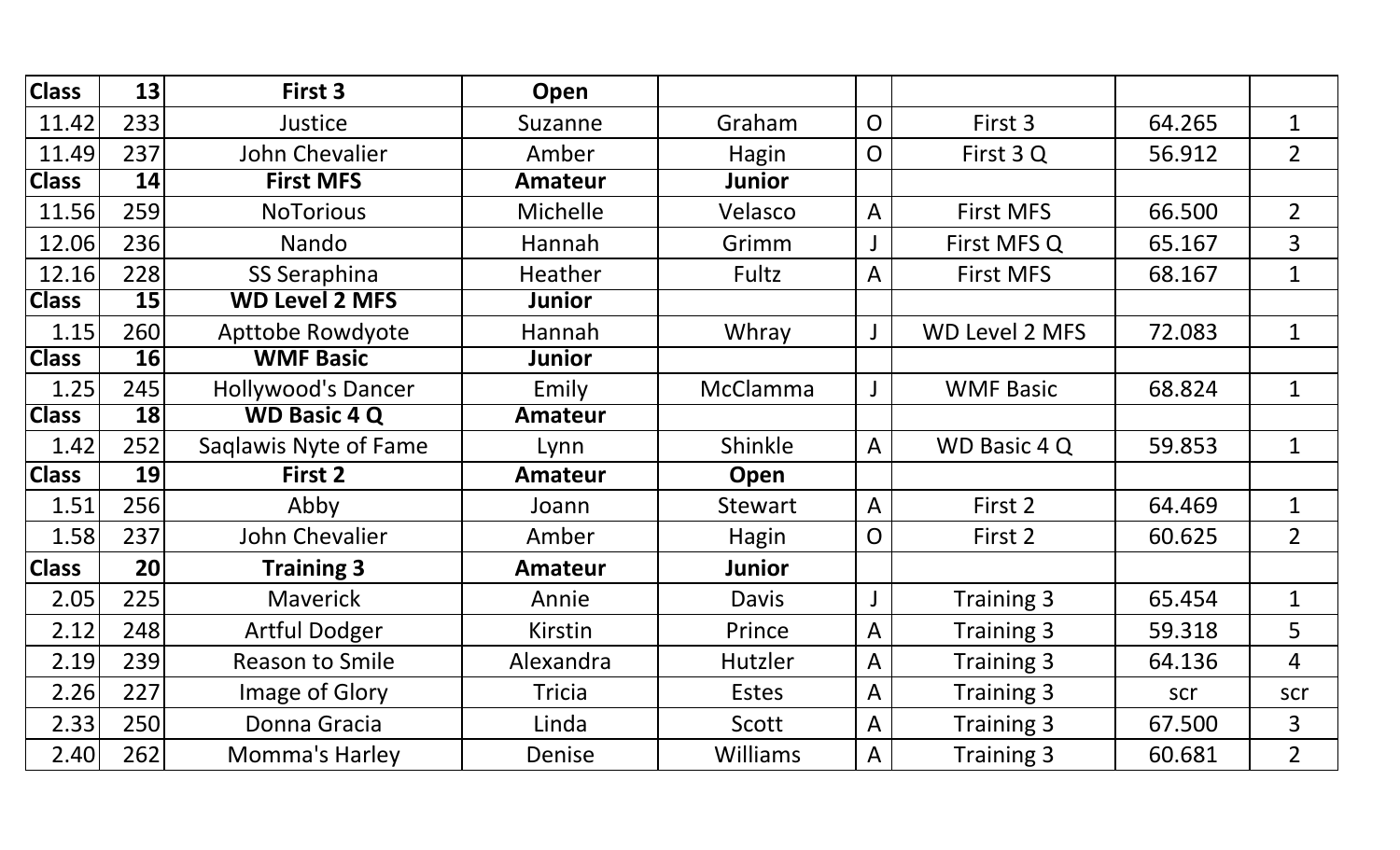| <b>Class</b>  | 21  | <b>Training 3</b>            | <b>Amateur</b>          |                        |                                |              |        |                |
|---------------|-----|------------------------------|-------------------------|------------------------|--------------------------------|--------------|--------|----------------|
| 3.01          | 216 | Zwartz Eisberg               | Mary                    | Baer - Fiorentino      | A                              | Training 3 Q | 57.727 | 5              |
| 3.08          | 224 | Gastgeber                    | Samantha                | Cornish                | A                              | Training 3 Q | 63.409 | $\overline{2}$ |
| 3.15          | 240 | Hotse T. Blackstone          | Lisa                    | Kaatz                  | A                              | Training 3 Q | 59.773 | 4              |
| 3.22          | 255 | Rudger                       | Lisa                    | Spallone               | A                              | Training 3 Q | 67.500 | $\mathbf 1$    |
| 3.29          | 237 | John Chevalier               | Amber                   | Hagin                  | Training 3 Q<br>$\overline{O}$ |              | 60.681 | $\overline{3}$ |
| <b>Class</b>  | 22  | Second 3 Q                   | Open                    |                        |                                |              |        |                |
| 3.36          | 251 | <b>Braveheart</b>            | <b>Maggie</b>           | Selbert                | $\overline{O}$                 | Second 3 Q   | 60.365 | $\mathbf 1$    |
| <b>Class</b>  | 23  | <b>WD Level 1-3</b>          | <b>Amateur</b>          |                        |                                |              |        |                |
| 3.43          | 245 | Hollywood's Dancer           | Emily                   | <b>McClamma</b>        | A                              | WD Level 1-3 | 65.579 | $\mathbf{1}$   |
| <b>Class</b>  | 24  | <b>WD Intro 4</b>            | <b>Junior</b>           |                        |                                |              |        |                |
| 3.50          | 221 | Zippen With Chocolet         | Lauren                  | <b>Buie</b>            |                                | WD Intro 4   | 60.512 | $\overline{3}$ |
| 3.57          | 238 | Ginger                       | Taylor                  | Hammann                | J                              | WD Intro 4   | 61.896 | $\overline{2}$ |
| 4.04          | 242 | Poco                         | Emerson                 | Lewis                  |                                | WD Intro 4   | 62.758 | $\mathbf{1}$   |
| <b>Ring 2</b> |     | <b>Jessica McTaggert (L)</b> | <b>Outside Ring</b>     |                        |                                |              |        |                |
|               | No. | Horse                        | <b>Rider First Name</b> | <b>Rider Last Name</b> | As                             | <b>Test</b>  |        |                |
| <b>Class</b>  | 25  | First 3                      | <b>Amateur</b>          |                        |                                |              |        |                |
| 8.07          | 231 | Ramses                       | <b>Birgit</b>           | Grafe                  | A                              | First 3      | 65.149 | $\overline{2}$ |
| 8.14          | 228 | SS Seraphina                 | Heather                 | Fultz                  | A                              | First 3 Q    | 69.265 | $\mathbf 1$    |
| 8.21          | 247 | Londontowne                  | Debbie                  | <b>McNally</b>         | A                              | First 3      | 59.853 | 4              |
| 8.28          | 224 | Gastgeber                    | Samantha                | Cornish                | A                              | First 3 Q    | 61.029 | $\overline{3}$ |
| 8.35          | 259 | <b>NoTorious</b>             | Michelle                | Velasco                | A                              | First 3      | 61.176 |                |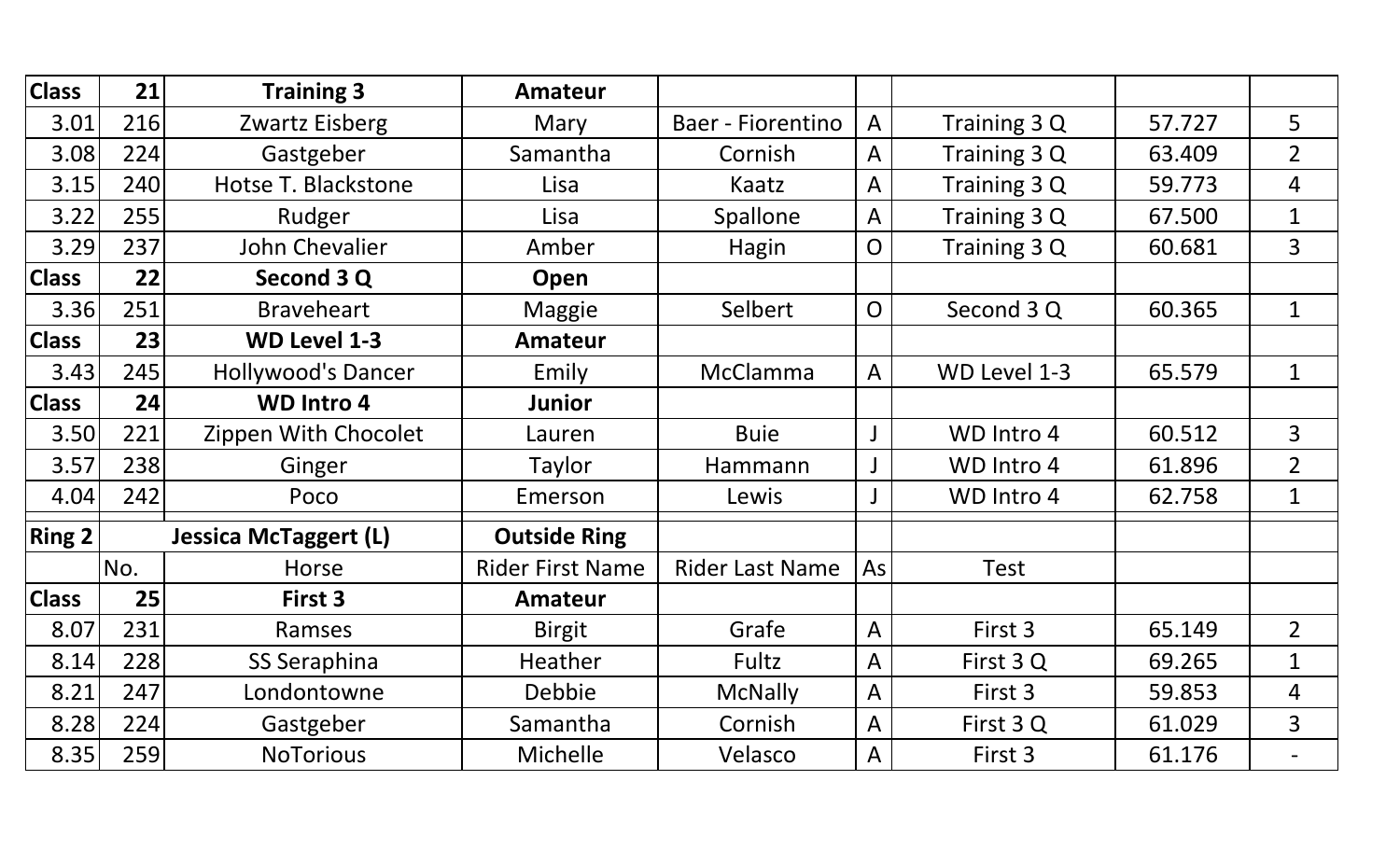| <b>Class</b> | 26  | <b>Suitability WT</b>    | <b>Amateur</b> |                  |             |                |        |                |
|--------------|-----|--------------------------|----------------|------------------|-------------|----------------|--------|----------------|
| 8.42         | 223 | <b>Tulach Mhor Dew</b>   | Kathee         | Cook             | A           | Suitability WT | 67.000 | $\mathbf 1$    |
| <b>Class</b> | 27  | Second 3                 | <b>Amateur</b> | Junior           |             |                |        |                |
| 9.03         | 236 | Nando                    | Hannah         | Grimm            |             | Second 3 Q     | 66.220 | $\mathbf 1$    |
| 9.10         | 243 | Peron's Paris            | Sandra         | Lucas            | A           | Second 3 Q     | 63.415 | $\overline{2}$ |
| 9.17         | 231 | Ramses                   | <b>Birgit</b>  | Grafe            | A           | Second 3       | 57.927 | $\overline{3}$ |
| <b>Class</b> | 28  | <b>Intro A</b>           | <b>Junior</b>  |                  |             |                |        |                |
| 8.56         | 219 | Something to be Proud of | Cassandre      | <b>Broad</b>     | $\mathsf J$ | Intro A (ROT)  | 62.500 | $\mathbf 1$    |
| 9.24         | 218 | Misu Koran III           | Jessalynn      | <b>Bennett</b>   |             | Intro A        | 50.625 | 3              |
| 9.31         | 241 | FR Grand Regala          | McKenzie       | Lay              | J           | Intro A        | 59.375 | $\overline{2}$ |
| <b>Class</b> | 29  | Intro C                  | <b>Amateur</b> |                  |             |                |        |                |
| 8.00         | 234 | Wyndsor                  | Andrea         | Grasso-Burros    | A           | Intro C (ROT)  | 64.000 | $\overline{2}$ |
| 9.38         | 222 | Lucky Sophia             | Cristina       | Catasus          | A           | Intro C        | 68.500 | $\mathbf{1}$   |
| 9.47         | 235 | Toniano                  | Andrea         | Grasso-Burros    | A           | Intro C        | 63.500 | $\overline{3}$ |
| <b>Class</b> | 30  | <b>WD Level 2-4</b>      | <b>Junior</b>  |                  |             |                |        |                |
| 9.56         | 260 | Apttobe Rowdyote         | Hannah         | Whray            | J           | WD Level 2-4   | 64.375 | $\mathbf 1$    |
| <b>Class</b> | 31  | Intro B                  | <b>Amateur</b> |                  |             |                |        |                |
| 10.32        | 222 | Lucky Sophia             | Cristina       | Catasus          | A           | Intro B        | 68.125 | $\overline{2}$ |
| 10.41        | 249 | <b>Tattersall</b>        | Suzanne        | Sciancalepore    | A           | Intro B        | 64.063 | $\overline{3}$ |
| 10.50        | 217 | <b>Cool Man Shade</b>    | Lisa           | <b>Beardsley</b> | A           | Intro B Q      | 69.688 | $\mathbf{1}$   |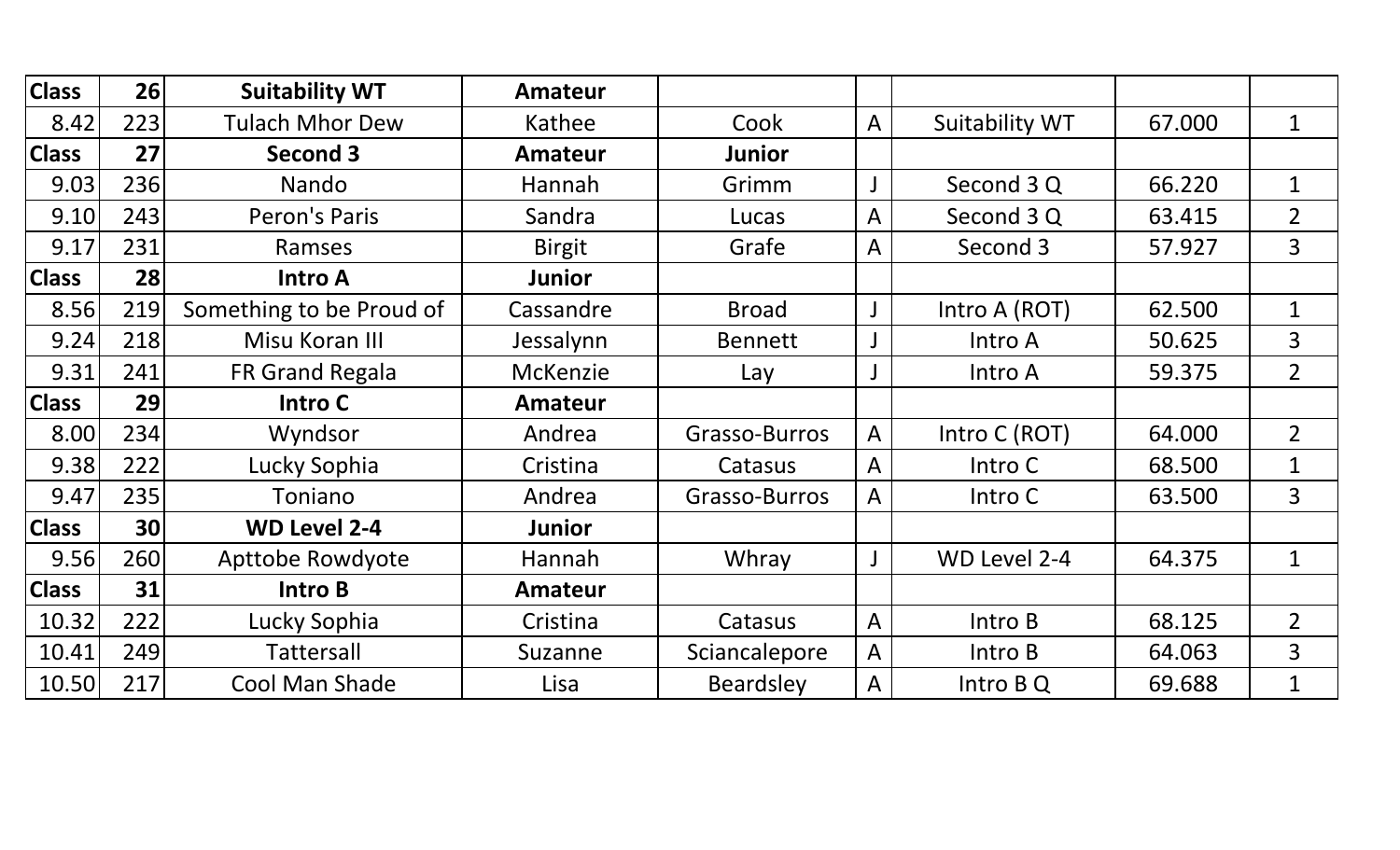| <b>Class</b> | 32  | Intro B                     | <b>Amateur</b> |               |   |            |        |                |
|--------------|-----|-----------------------------|----------------|---------------|---|------------|--------|----------------|
| 10.59        | 223 | <b>Tulach Mhor Dew</b>      | Kathee         | Cook          | A | Intro B Q  | 64.063 | 3              |
| 11.08        | 226 | <b>Imperial Sunrise</b>     | Ashley         | Ebersole      | A | Intro B Q  | 68.125 | $\mathbf{1}$   |
| 11.17        | 244 | Wyndsor                     | <b>Terry</b>   | Martin        | A | Intro B Q  | 68.125 | $\overline{2}$ |
| 11.26        | 253 | <b>Bailey's Irish Cream</b> | Tammy          | Slater        | A | Intro B Q  | 61.250 | 4              |
| <b>Class</b> | 33  | <b>Training 2</b>           | <b>Amateur</b> |               |   |            |        |                |
| 11.35        | 227 | Image of Glory              | <b>Tricia</b>  | Estes         | A | Training 2 | scr    | scr            |
| <b>Class</b> | 34  | <b>WD Intro 3</b>           | <b>Amateur</b> |               |   |            |        |                |
| 11.44        | 254 | Rusty                       | Pam            | Smith         | A | WD Intro 3 | 61.667 | $\mathbf 1$    |
| <b>Class</b> | 35  | <b>Training 2</b>           | <b>Amateur</b> |               |   |            |        |                |
| 11.53        | 262 | Momma's Harley              | Denise         | Williams      | A | Training 2 | 68.077 | $\mathbf 1$    |
| <b>Class</b> | 36  | <b>Training 1</b>           | <b>Amateur</b> |               |   |            |        |                |
| 12.00        | 239 | <b>Reason to Smile</b>      | Alexandra      | Hutzler       | A | Training 1 | 66.087 | $\overline{2}$ |
| 12.09        | 240 | Hotse T. Blackstone         | Lisa           | Kaatz         | A | Training 1 | 64.348 | 3              |
| 12.18        | 255 | Rudger                      | Lisa           | Spallone      | A | Training 1 | 69.348 | $\mathbf 1$    |
| 12.25        | 249 | Tattersall                  | Suzanne        | Sciancalepore | A | Training 1 | 56.522 | 4              |